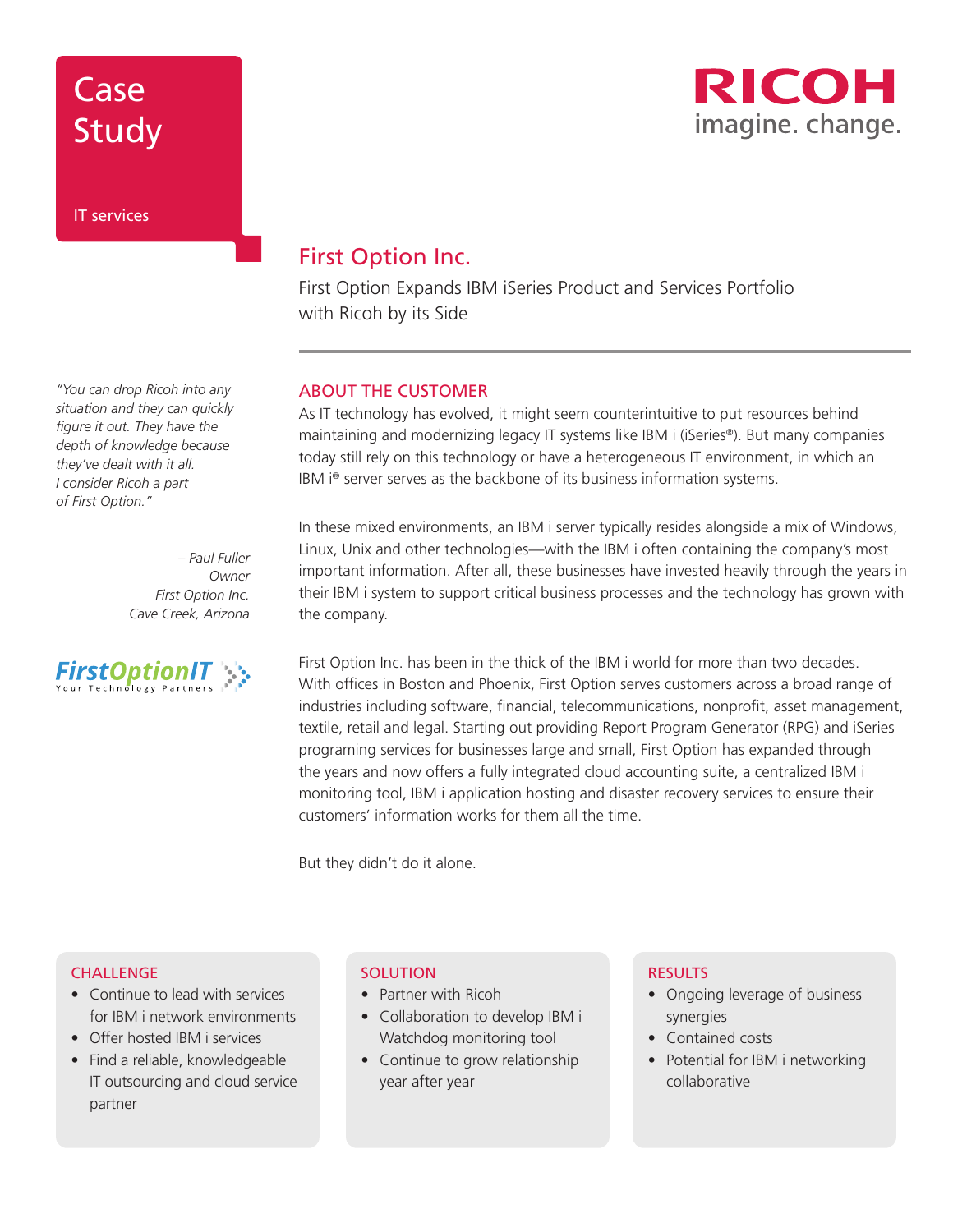## RICOH imagine. change.

## Case Study

## **CHALLENGE**

When First Option began in 1995, it was all about connectivity. It was about keeping businesses connected to the network and internal business applications as well as the outside world through email and the Internet.

Events soon after like 9/11 and Hurricane Katrina cast an even greater spotlight on connectivity. Businesses in terrorworn New York City and the water-logged south relied more than ever on outsourced IT partners to get onto their networks, access business information and communicate with colleagues and customers in the aftermath of tragedy.

But as the years progressed and many fly-by-night IT partners came and went, connectivity became commonplace. Customers wanted—and expected—more.

Over the years, First Option had been building its portfolio of outsourced IT services. By 2001, its consulting division was working with customers to enable their RPG needs by creating java-based applications and deploying them on a variety of HTTP and application services. Applications ranged from basic XML document interfaces to more complete web services and then to feature-rich applications across the web. Sometimes, the RPG legacy code was enlisted. Other times, legacy software was replaced.

Six years ago, First Option saw an opportunity to broaden its scope even further by expanding into hosted services. Yet they didn't have the space to do it on their own. With its head in the cloud before it became the industry norm, First Option wanted to continue to lead with service offerings for IBM i network environments.

"We needed a partner who could work with us and maintain 24/7/365 service level agreements—one who had the knowledge and ability to support the network and IBM i for applications in the cloud."

"We needed an outsource partner who could work with us and maintain 24/7/365 service level agreements one who had the knowledge and ability to support the network and IBM i for applications in the cloud," said Paul Fuller, owner of First Option Inc.

First Option also wanted to work with just one vendor. They didn't want a variety of vendors handling the variety of IT technologies.

### **SOLUTION**

It didn't take long for First Option to discover Ricoh, one of the largest IT outsourcing and cloud-service providers. Ricoh provides a wide range of managed services for IBM i Power Systems™ servers including AS/400, iSeries and System i.

A partnership quickly followed. Ricoh took over managing First Option's data centers and soon after, First Option shifted the management of its production and development centers to Ricoh as well.

The big leap forward in the relationship came when First Option asked Ricoh to take a look at an IBM i monitoring tool it was developing. First Option envisioned a simple, cost-effective dashboard that made the power of iSeries functionality more readily accessible to users with varying levels of training and in many different environments. First Option also wanted a dashboard that alerted users to only the essential things they needed to know via email alerts when those issues became imminent.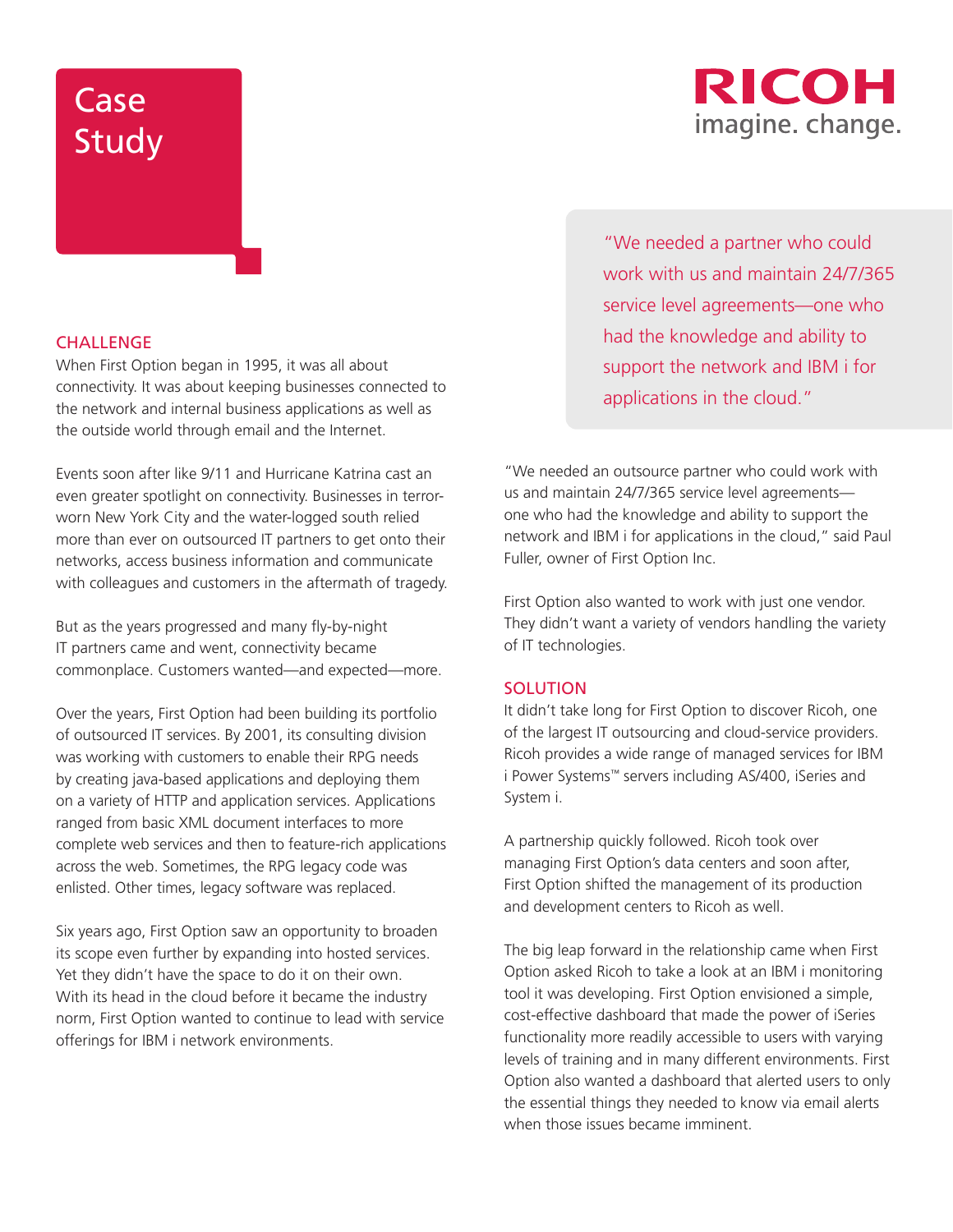## RICOH imagine. change.

# **Case** Study

First Option and Ricoh collaborated to develop IBM i Watchdog by First Option—a centralized IBM i (iSeries, AS 400) monitoring solution. This monitoring tool provides a user-friendly interface for key system health threshold alert definitions, day, time and duration to suspend monitoring to accommodate scheduled maintenance, customized email groups for routing information and inquiry messages to a pre-defined support team. Ricoh hosts the central server for IBM i Watchdog.

"You can drop Ricoh into any situation and they can quickly figure it out," said Fuller. "They have the depth of knowledge because they've dealt with it all. I consider Ricoh a part of First Option."

IBM i Watchdog started off as a basic monitoring tool used with 10 clients but has evolved over time to its current fourth generation version, adding more types of configurations and requirements depending on the needs of First Option's customers. Today, this tool is used to monitor more than 70 systems around the world. And with the capability to support Windows and networking environments, First Option has been able to gain traction with larger environments and larger clients.

 "We've never experienced downtime with Ricoh, even when a hurricane came through."

"We process millions of transactions a week with IBM i Watchdog," said Fuller. "Ricoh worked with us to make this tool very scalable so we were able to grow."

As the relationship has evolved, so too has First Option's reliance on Ricoh for the infrastructure to handle the increasingly SaaS side of the business. Ricoh has also been an integral partner to First Option as it expanded its financial offerings with a fully integrated cloud accounting suite. Bottom line, First Option customers know they have a reliable team and IT infrastructure that allows them to focus on their core business.

"We've never experienced downtime with Ricoh, even when a hurricane came through," said Fuller.

## RESULTS

First Option just signed a two-year extension contract with Ricoh and is planning to add a development backup site at a secure data center in Minnesota. Ricoh offers both dedicated and cloud-based high availability (HA) and disaster recovery (DR) solutions to help protect IBM i Power System environments from data loss.

Today, Ricoh handles all of the hardware service on the First Option system, manages its infrastructure, mans its call center, conducts full back-ups and performs other operational functions. While technically behind the scenes to its customers, First Option knows Ricoh has been an integral partner for much of its progress—providing and managing the backbone IT infrastructure to help them grow and succeed.

### **Leveraging Synergies, Containing Costs**

Both Ricoh and First Option understand that each of their businesses serve different functions in the IT world. And it works perfectly, with each complementing the other. On many occasions, Ricoh has even recommended First Option to its clients that need development work.